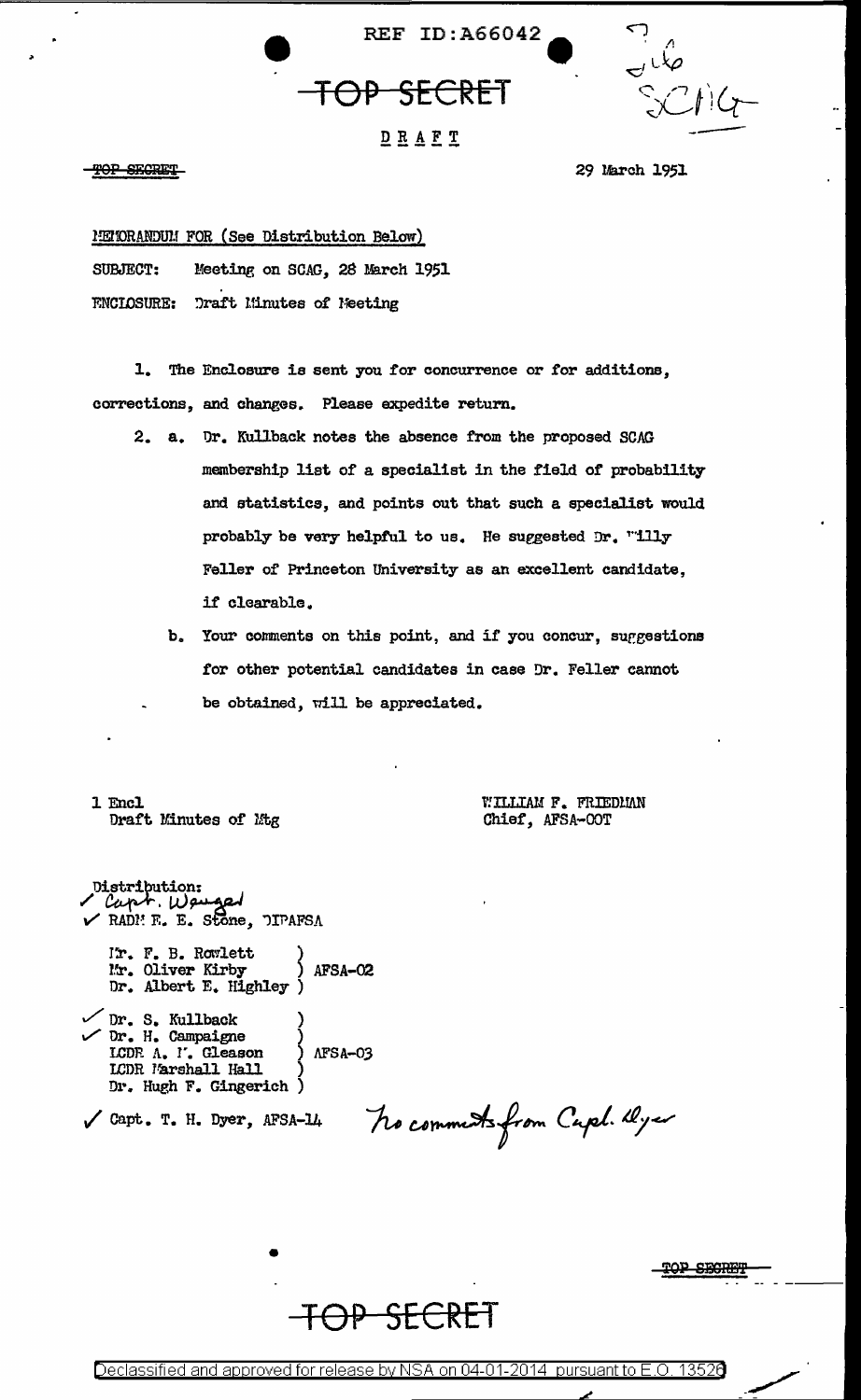**REF ID:A66042** <del>DP SECRET</del>  $D R A T T$ 

P<del>OP SECRIT</del>

### **MINUTES OF**

### AFSA MUETING TO DISCUSS PLANS FOR SCAG

(Special Cryptologic Advisory Group)

References:  $(a)$ SECRET DIRAFSA Memo for Chairman, RDB, 23 Feb 51, Subject: Special Cryptologic Advisory Group. CONF. Memo for DIRAFSA, 20 Mar 51, in response to Ref. (a). SECRET Memo from AFSA-OOT, 21 Mar 51, Subject: Meeting to (b)  $(c)$ discuss plans for SCAC. Enclosure: (A) Tentative Agenda for First SCAG Conference.

1. The first meeting of AFSA personnel in response to Reference (c) was held at 1400 hours on 28 March 1951, in the AFSA Conference Room, 19-125. Those present:

|                                                           | RADI' E. E. Stone. DIRAFSA |                                                                 |                         |
|-----------------------------------------------------------|----------------------------|-----------------------------------------------------------------|-------------------------|
|                                                           |                            | Mr. "illiam F. Friedman, AFSA-COT, Acting Chairman              |                         |
| Dr. S. Kullback<br>Dr. H. Campaigne<br>LCDR A. M. Gleason | Representing<br>AFSA-03    | Mr. F. B. Rowlett<br>lir. Oliver Kirby<br>Dr. Albert E. Highley | Representing<br>AFSA-02 |
| LCDR Marshall Hall<br>Dr. Hugh F. Gingerich               |                            | Capt. T. H. Dyer, AFSA-14                                       |                         |

- 2. a. The Chairman opened the meeting by referring to, and reading extracts from the references. He then read a note written by Captain Wenger, AFSA-OOB, to DIRAFSA, indicating the steps which he has taken in the matter of approaching the various potential members of SCAG with a view to gaining their assent to serve on SCAG.
	- Captain Wenger's note indicated that upon his return he expects  $\mathbf{b}$ . to continue his endeavors to firm up and complete the membership of SCAG.
	- LCDR Cleason suggested that Dr. Tompkins would be the best man C. to approach Dr. Von Neumann
- The Chairman indicated DIRAFSA's desire to add to the present list  $3. a.$ of potential members of SCAG (See Enclosure 1 to Reference (a)) representatives from certain large industrial firms with which AFSA has contractual relations and which are not yet represented on SCAG. The following additional names were suggested:

I

<del>OP SECRI</del>

Dr. John Howard - Burroughs Adding Machine Co. Ir. Stephen ". Dunwell - International Business Machine Corp. I'r. Arthur Tyler - Eastman Kodak Co. Dr. A. Melvin Skellett - National Union Mr. High Duncan - Remington-Rand (Name to be suggested) - Teletype Corporation

<del>TOP SECRET</del>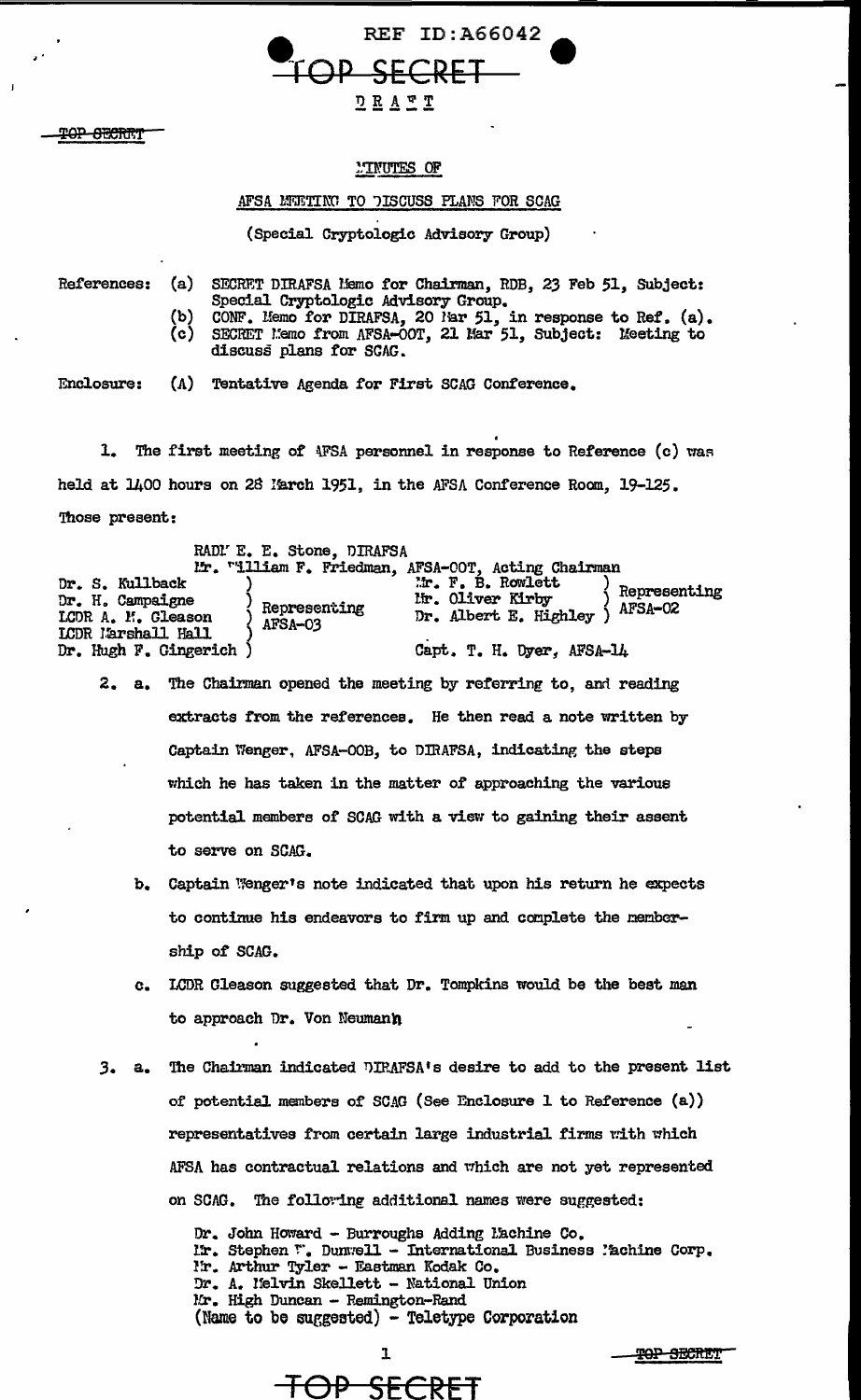**REF ID: A66042** 

## TOP SECRET

 $<sub>b</sub>$ </sub> Admiral Stone indicated that these additional names would be sent to the Chairman, RDB, who would either himself arrange for approaching the companies and candidates concerned. or delegate this to AFSA.

4. DIRAFSA mentioned briefly the interest of CIA in the establishment of SCAG and for that reason indicated the need for having SCAG be prepared and briefed as soon as practicable so as to enable its members to undertake without delay a consideration of the specific COMMT problems of primary concern to CIA as well as AFSA.

- 5. a. LCDR Gleason outlined his general suggestions as to a proper program, indicating that it might well consist of the following four phases:
	- (1) Introductory indoctrination and briefing, with assurances of AFSA's appreciation of the fact that there must be a complete disclosure of the details of the specific problems AFSA desires SCAG to consider, if the members of SCAG are to make worthwhile contributions to their solution. Nothing essential or desirable for them to know should be withheld.
	- (2) Arousing interest in those problems by indicating the importance and value their solution would have in national defense.
	- (3) Presentation(s) to give those members of SCAG who have had no previous contact with COMINT some idea as to the scope and complexity of, and the general or special conditions encountered in COMINT operations in actual practice, as distinguished from those of purely theoretical situations or principles.
	- $(4)$  Presentation(s) as to AFSA's current position with respect to analytic machinery and the ideas AFSA personnel have on new methods and new apparatus for high-speed analysis.

b. He went on to suggest that World War II E-operations would make an excellent subject for a 1-hour presentation pertinent to phase (3) above, and would, moreover, be useful in providing background for wired-wheel problems. The E-presentation should not be exhaustive and should be slanted toward laying the foundation for an understanding of the "scritching" principle and machinery therefor.



TOP SECRET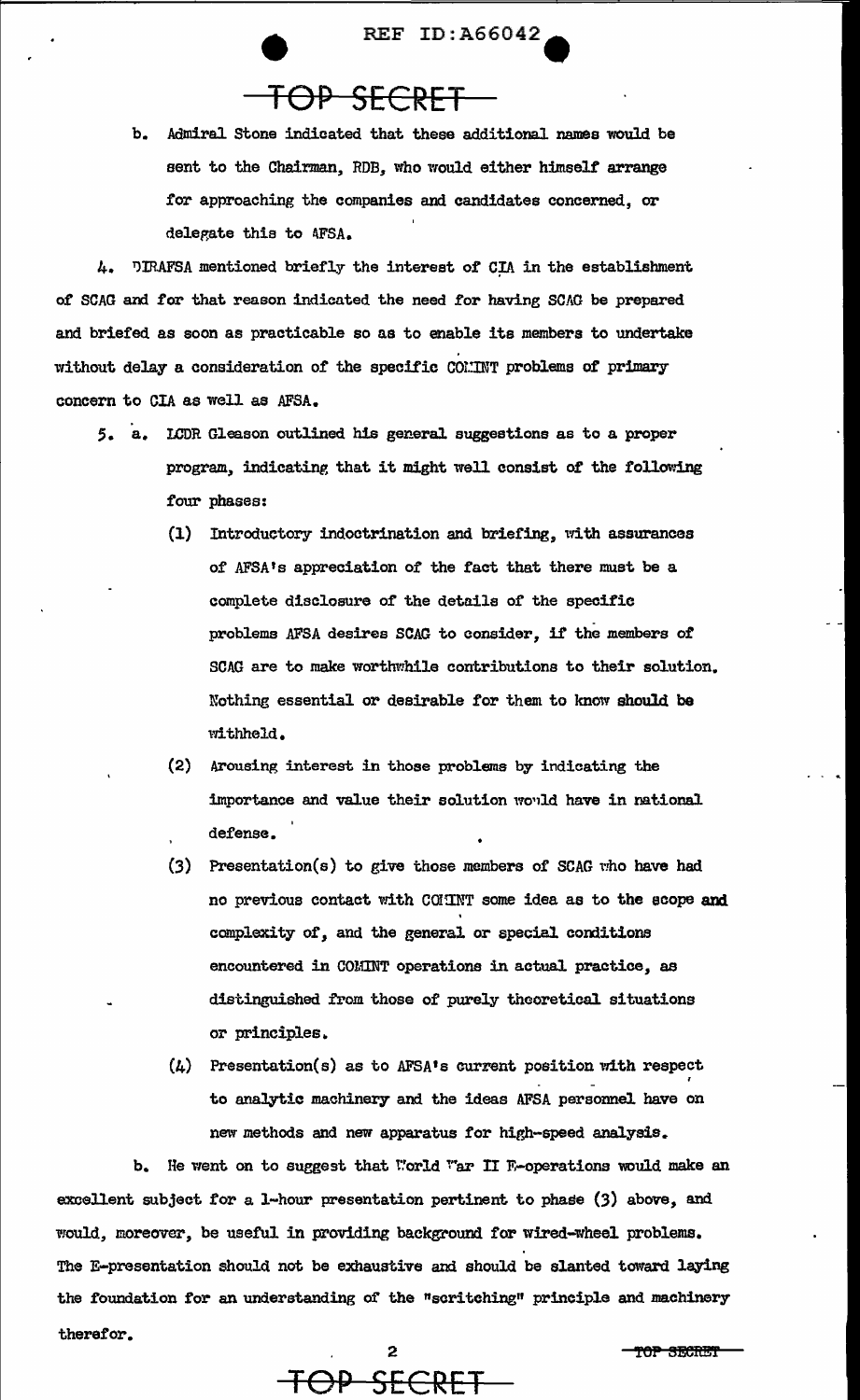# **• REF ID:A66042**

c. Brief discussion then indicated the desirability or having a tour of COMINT operations follow rather than precede the E-presentation and this was agreed upon.

d. The question of the advisability or making a presentation directed toward the solution of problems in the field of additive systems was discussed and although some deemed it impractical and inadvisable to include such a presentation, because of lack of time, the nature of those problems, and the possibility of confusing SCAG members by giving them too much at first, it was finally agreed that a brief presentation thereon would be useful, if only to give the members of SCAG a general picture of the problems in the additive field and how they were solved in World War II. It was suggested that the GEE problem would not only be very interesting, but highly useful.

e. The decision to use the World Viar II E-operations as a basis for this presentation brought up the question of whether reference to UK-US collaboration should be avoided and whether the BLO was to be permitted to learn about SCAG and the proposed conference. DIRAFSA indicated that no ' special efforts toward maintaining secrecy in this regard were necessary but that AFSA need not teke any active steps toward informing the BLO as to SCAG. or toward disclosing to SCAG full details as to UK-US collaboration.

f. Ir. Highley pointed out, and it was agreed, that a presentation regarding AFSA as an agency o£ the JCS and the Armed Forces would be useful for background of a general nature. This should include information regarding sources of raw material, how it gets to AFSA, what is done with it and with the end product, etc.

g. Dr. Campaigne suggested that a presentation dealing with the mathematical analysis of wired-wheel problems would be very useful as background for SCAG in studying Albatross; he suggested Mr. Albert E. Roberts of FRA as nost competent to make this presentation, since he is most familiar with task S"FATTR.

h. Dr. Campaigne also suggested that a presentation be made regarding AFSA's program in the computer field and that this program be reviewed by SCAG.

i. It was proposed that as the final item on the program a list. of problems in the solution of which SCAG might assist AFSA be drawn up and discussed.



TOP SECRET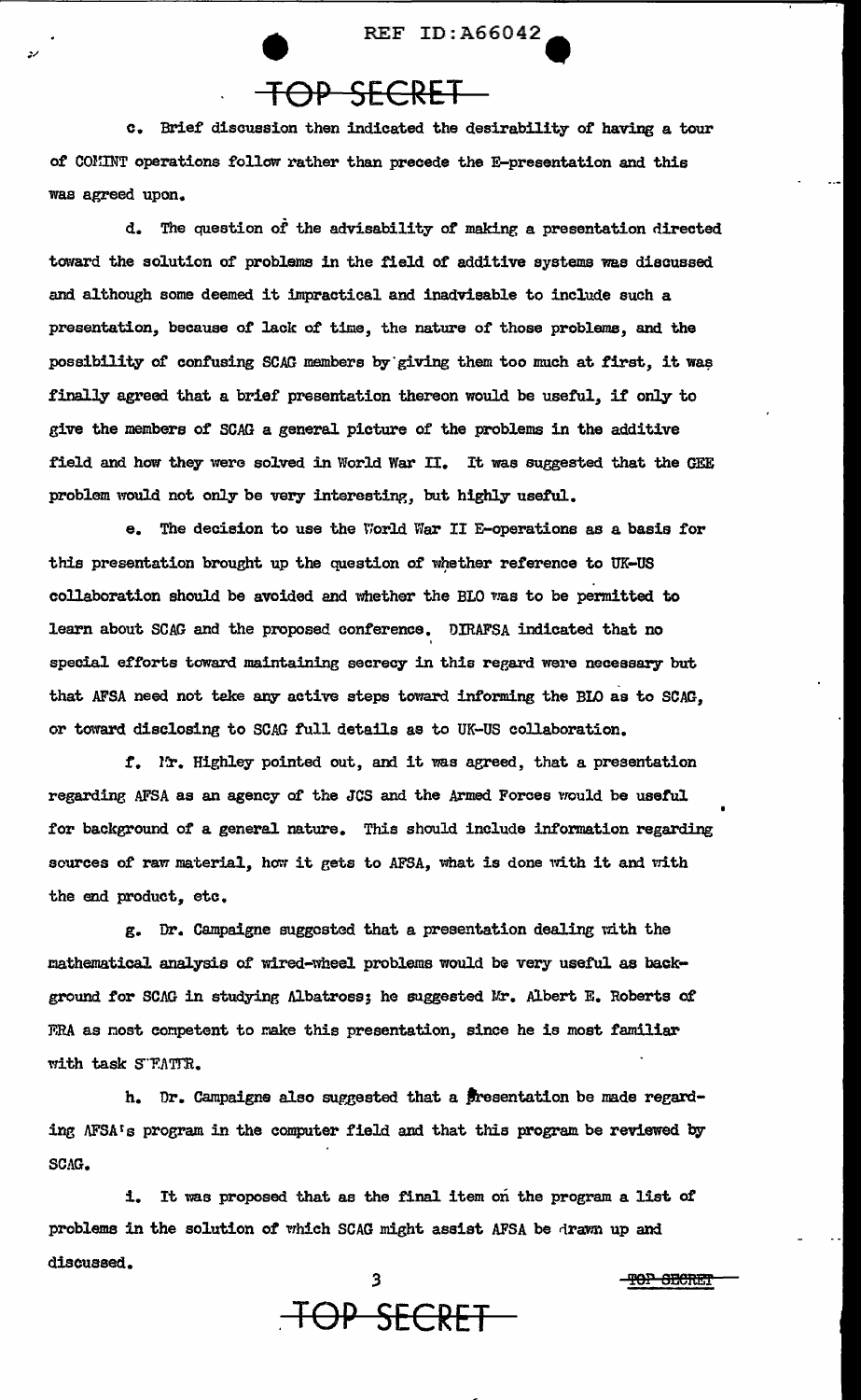# $e^{i}$  REF ID:A66042 $\overline{f}$ **TOP SECRET**

6. a. It was agreed that the first conference of SCAG should consume approximately three full days and that it should be primarily arranged for and directed toward briefing the mathematical members of SCAG since it was true, as pointed out by LCDR Hall, that most of the engineering members already have a good knowledge of the background of COI'INT and the subjects to be discussed..

b. A tentative agenda for this conference, based upon the items mentioned in Par. 5 above, is attached hereto(Enclosure A).

7. a. DIRAFSA indicated his desire to have everything ready for a first meeting of SCAG on or about 1 May 1951, and it was the concensus that <sup>11</sup>dry runs" o£ presentations were essential and should be made well in advance of the opening session so ae to make the actual presentations suitable £or the distinguished audience before which they will be given.

b. DJRAFSA indicated that he would try to have certain important officers welcome SCAG at the openine session, such as the Director, Central T.ntelligence and one or more or the Service Directors *ot* Intelligence.

S. a. l.CDR Gleason volunteered to prepare the presentation on E-operations and  $'r$ . Kirby agreed to prepare that on additive problems; both agreed to be ready for "dry runs" on or about 16 April.

b. These presentations are to be brier, touch only the high spots, and be slanted so as to have an immediate bearing on the specific problems to be studied by SCAG. Exhibits will be used to illustrate points of special interest.

9. a. It was suggested that the ASA Conference Room (AHS) and Room 20202 at MSS would be most suitable for the general sessions, and steps will be taken to reserve them for this purpose.

b. DIRAFSA suggested that for the duration of the conference each member of SCAG be assigned a specific member of AFSA to serve as a guide and assistant to the SCAG member to whom assigned, such assignments to be made on the basis of community of interests.

e. "PV11 badges will be provided the members or SCAG and all steps taken to facilitate their entry and exit.

d. DIRAFSA is to look into the matter of social arrangements and possible entertainment for the conference.

Wliam T. Treduca AFSA-OOT

TOP SECRET

**OP SECRET**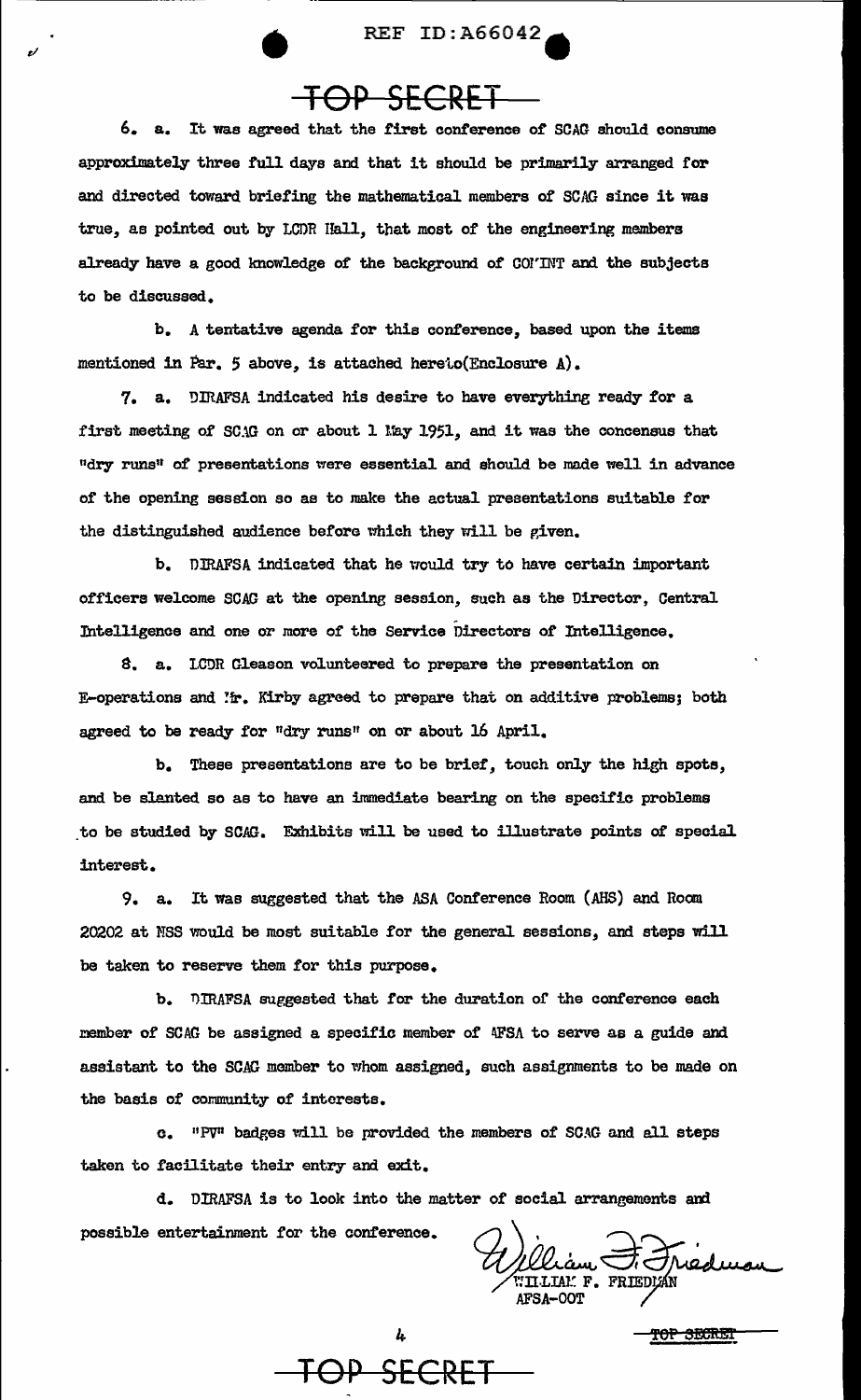|     | mon commun     |
|-----|----------------|
| IUL | <b>OGOILET</b> |
|     |                |

DRAFT

**REF ID:A66042** 

### SPECIAL CRYPTOLOGIC ADVISORY GROUP (SCAG)

Tentative Agenda

for

First Conference of SCAG  $1-3$  May 1951 (tentative)

Briefing (for access to COMINT) of non-indoctrinated members.  $\mathbf{1}$ To be done by Captain Wenger.

2. Opening session.

Addresses of welcome by appropriate VIPs, as arranged for by DIRAFSA. (See Para. 7b of minutes.)

3. Presentation regarding AFSA.

Organization; position in Department of Defense and Armed Forces; relationships with other U.S. agencies and bodies such as USCIB and AFSAC. (See Para. 5f of minutes.) To be given by DIRAFSA.

### 4. Presentation regarding SCAG.

Purpose; composition; contribution it can make toward national defense; security considerations, etc. (See Para.  $5\underline{a}(1)$  of minutes.) To be given by Capt. Wenger.

5. Presentation regarding the importance and value of COMINT in national defense.

> (See Para.  $5a(2)$  of minutes.) To be given by (Chief, AFSA-02?)

- 6. Presentations to illustrate how two complex COMINT problems were successfully handled in "orld "ar II.
	- a. E-Operations. (See Para.  $5a(3)$  of minutes.). To be given by LCDR Gleason.
	- b. Certain additive problems with special emphasis on CET. (See Para. 5d of minutes.) To be given by I'r. Kirby.

 $-1 -$ 

<del>SEC</del>

ENCLOSURE "A"